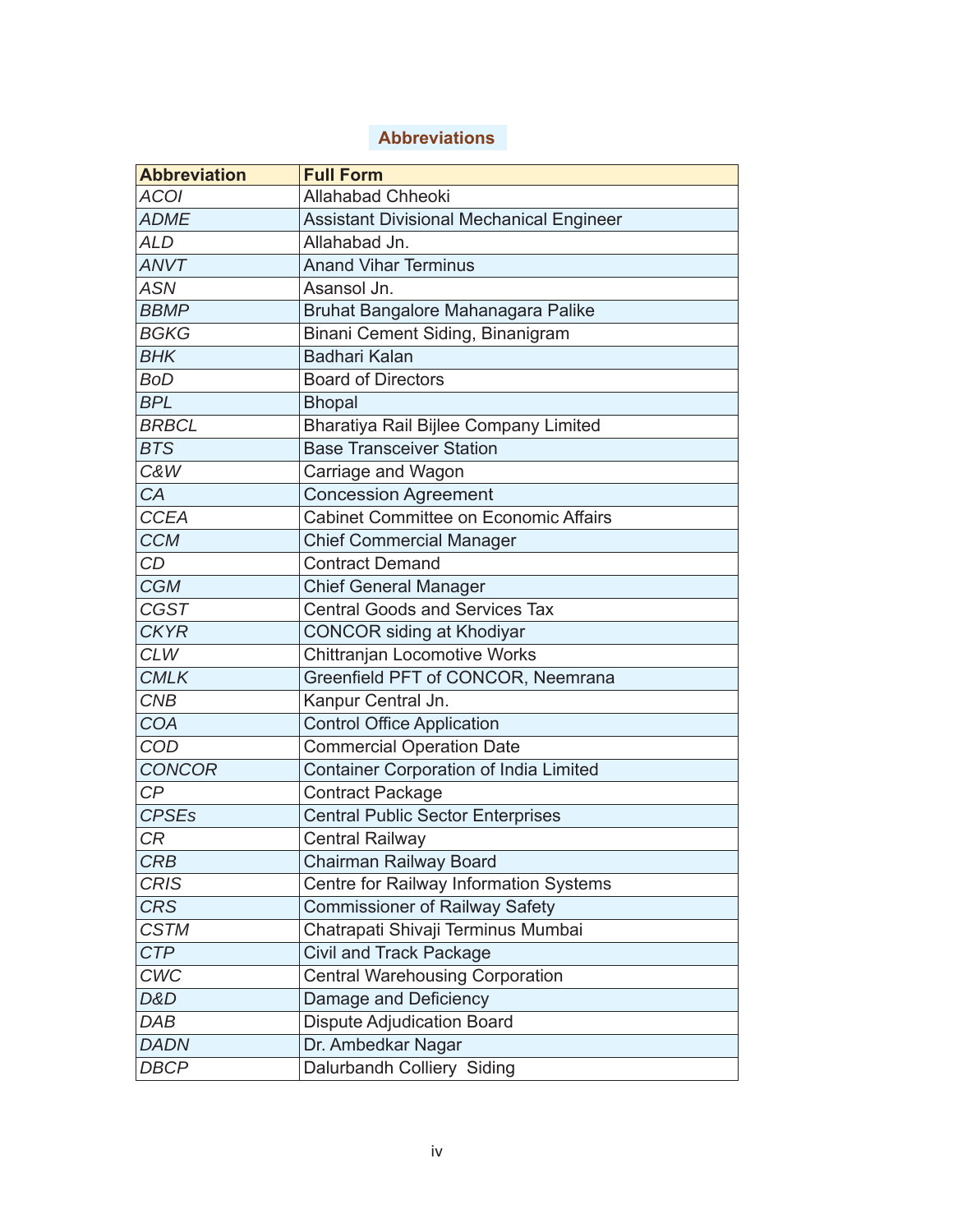| <b>Abbreviation</b> | <b>Full Form</b>                                        |
|---------------------|---------------------------------------------------------|
| <b>DCW</b>          | Carriage and Wagon (Direct)                             |
| <b>DDSL</b>         | Diesel Loco (Direct)                                    |
| <b>DDU</b>          | Pt. Deen Dayal Upadhyaya                                |
| <b>DELC</b>         | Electric Loco (Direct)                                  |
| <b>DFC</b>          | <b>Dedicated Freight Corridor</b>                       |
| <b>DFCCIL</b>       | Dedicated Freight Corridor Corporation of India Limited |
| <b>DHN</b>          | Dhanbad Jn.                                             |
| <b>DKAE</b>         | Danakuni                                                |
| <b>DLI</b>          | Delhi                                                   |
| <b>DLW</b>          | <b>Diesel Locomotive Works</b>                          |
| <b>DMW</b>          | <b>Diesel Loco Modernisation Works</b>                  |
| <b>DNR</b>          | Danapur                                                 |
| <b>DOE</b>          | Department of Expenditure                               |
| <b>DoPT</b>         | Department of Personnel & Training                      |
| <b>DPE</b>          | <b>Department of Public Enterprises</b>                 |
| <b>DPR</b>          | Detailed Project Report                                 |
| EA                  | <b>Engineering Allowance</b>                            |
| <b>ECR</b>          | East Central Railway                                    |
| <b>ECoR</b>         | <b>East Coast Railway</b>                               |
| <b>EDFC</b>         | Eastern Dedicated Freight Corridor                      |
| EI                  | <b>Electronic Interlocking</b>                          |
| <b>EIMWB</b>        | Electronic In-Motion Weighbridge                        |
| <b>ELEC</b>         | <b>Electric Defect</b>                                  |
| <b>EMP</b>          | <b>Electrical and Mechanical Package</b>                |
| <b>EMU</b>          | <b>Electric Multiple Unit</b>                           |
| <b>ENG</b>          | Engineering                                             |
| <b>EOL</b>          | Engine-on-Load                                          |
| ER                  | Eastern Railway                                         |
| <b>ERRU</b>         | Electronic Rectifier-cum-Regulating Unit                |
| ES                  | <b>Engineering Services Consultants</b>                 |
| FA & CAO            | Financial Adviser & Chief Accounts Officer              |
| <b>FD</b>           | <b>Fixed Deposit</b>                                    |
| <b>FLS</b>          | <b>Final Location Survey</b>                            |
| <b>FOIS</b>         | <b>Freight Operations Information System</b>            |
| <b>GAP</b>          | Gurpa                                                   |
| GC                  | <b>General Consultants</b>                              |
| GCC                 | <b>General Conditions of Contract</b>                   |
| <b>GM</b>           | General Manager                                         |
| <b>GMC</b>          | Kanpur Goods Marshalling Yard                           |
| <b>GMF</b>          | <b>Grow More Food</b>                                   |
| <b>GZB</b>          | Ghaziabad Jn.                                           |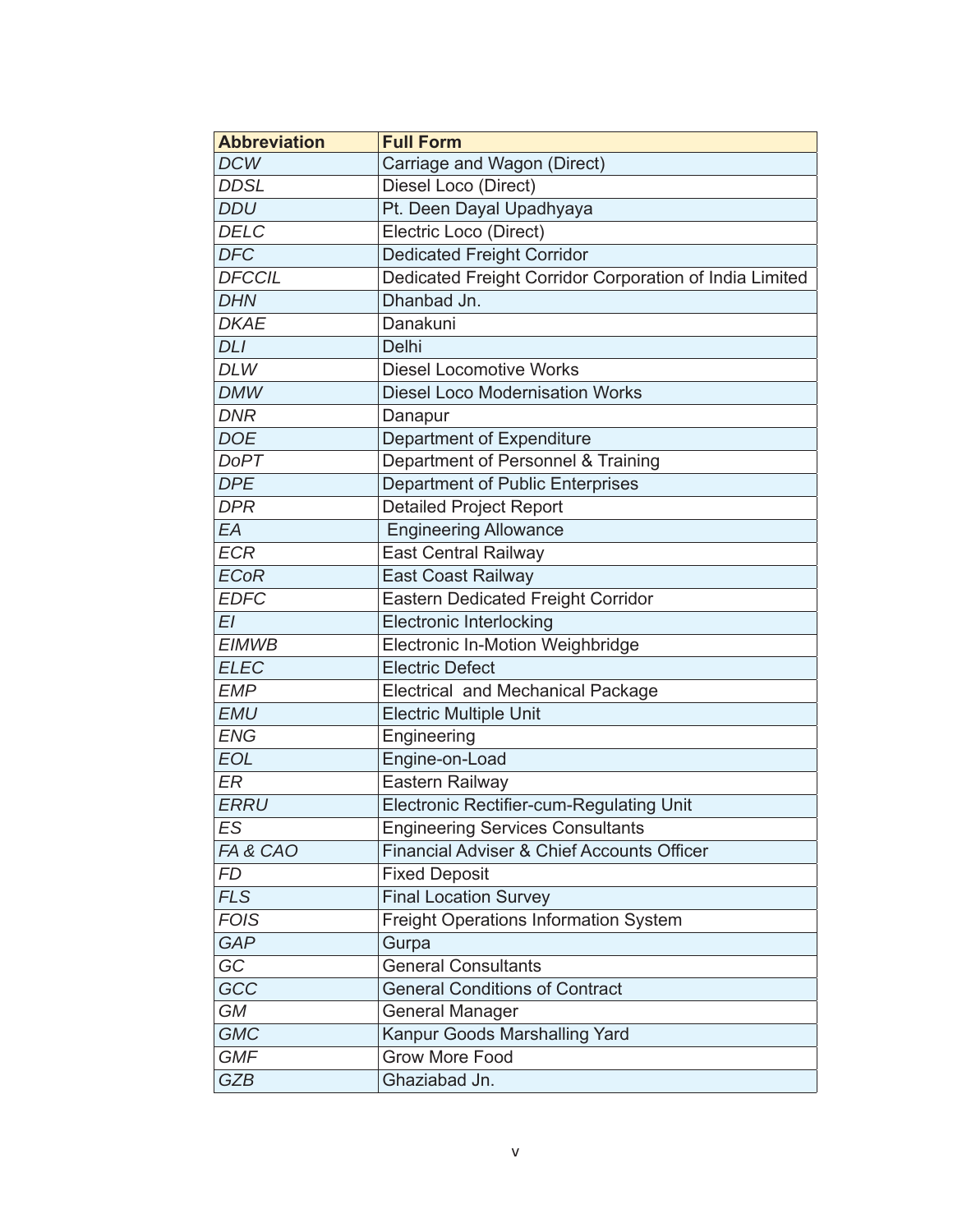| <b>Abbreviation</b> | <b>Full Form</b>                                |
|---------------------|-------------------------------------------------|
| <b>HDN</b>          | <b>High-Density Network</b>                     |
| <b>HOD</b>          | Head of the Department                          |
| <b>HPT</b>          | Hosapete Junction                               |
| <b>HSTs</b>         | <b>High Speed Trains</b>                        |
| <b>HWH</b>          | Howrah                                          |
| <b>ICDs</b>         | <b>Inland Container Depots</b>                  |
| <b>ICF</b>          | <b>Integral Coach Factory</b>                   |
| <b>ICMS</b>         | <b>Integrated Coaching Management System</b>    |
| <b>ICW</b>          | Carriage and Wagon (Indirect)                   |
| <b>IDSL</b>         | Diesel Loco (Indirect)                          |
| <b>IELC</b>         | Electric Loco (Indirect)                        |
| IIT                 | Indian Institute of Technology                  |
| <b>IND</b>          | Indore                                          |
| <b>IPAS</b>         | <b>Integrated Payroll and Accounting System</b> |
| <b>IPC</b>          | Interim Payment Certificate                     |
| IR                  | <b>Indian Railways</b>                          |
| <b>IRCM</b>         | Indian Railway Commercial Manual                |
| <b>IRPSM</b>        | Indian Railways Projects Sanctions & Management |
| IT                  | <b>Income Tax</b>                               |
| <b>JBP</b>          | Jabalpur                                        |
| <b>JICA</b>         | Japan International Cooperation Agency          |
| <b>JNPT</b>         | <b>Jawahar Lal Nehru Port Trust</b>             |
| JPO                 | <b>Joint Procedure Order</b>                    |
| <b>JTBS</b>         | Jansadharan Ticket Booking Sewak                |
| JV                  | <b>Joint Venture</b>                            |
| <b>KAN</b>          | Khana Jn.                                       |
| KM                  | Kilometre                                       |
| <b>KMPH</b>         | <b>Kilometre Per Hour</b>                       |
| <b>KQR</b>          | Koderma jn.                                     |
| KR                  | Konkan Railway                                  |
| <b>KTPS</b>         | Koderma Thermal Power Station                   |
| <b>LCs</b>          | <b>Level Crossings</b>                          |
| LD                  | <b>Liquidated Damages</b>                       |
| LGH                 | Lalgarh Jn.                                     |
| <b>LHB</b>          | Linke Hofmann Busch                             |
| <b>MCF</b>          | <b>Modern Coach Factory</b>                     |
| <b>MCL/TLHR</b>     | Mahanandi Coal Field, Talcher                   |
| <b>MEMU</b>         | Mainline Electric Multiple Unit                 |
| <b>MIU</b>          | Maripat                                         |
| <b>MLA</b>          | Member of Legislative Assembly                  |
| <b>MLDT</b>         | Malda Town                                      |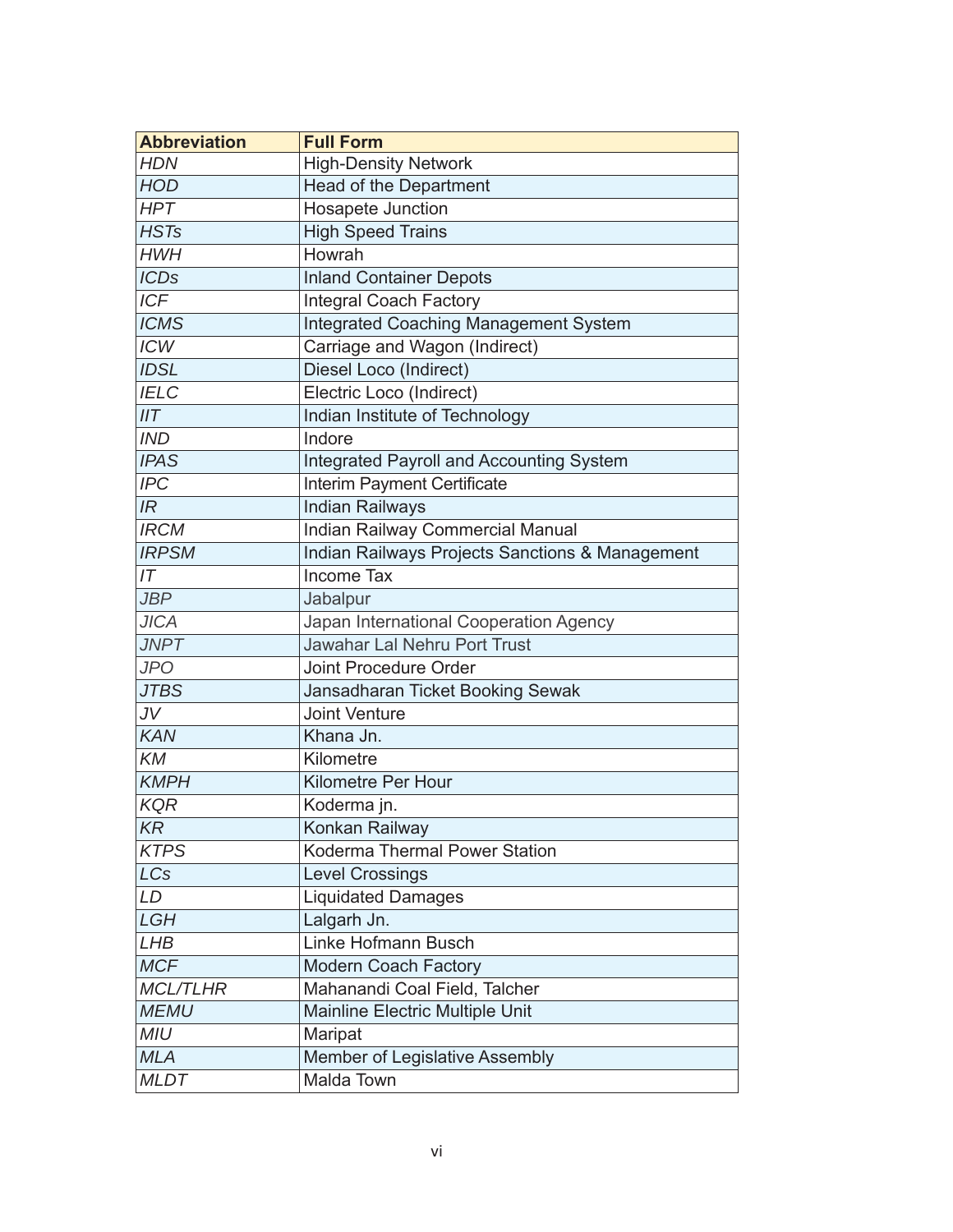| <b>Abbreviation</b> | <b>Full Form</b>                           |
|---------------------|--------------------------------------------|
| <b>MLR</b>          | <b>Mid-Life Rehabilitation</b>             |
| <b>MoF</b>          | Ministry of Finance                        |
| <b>MoR</b>          | Ministry of Railways                       |
| MP                  | <b>Member of Parliament</b>                |
| <b>MPO</b>          | Manpur Jn.                                 |
| <b>MPR</b>          | <b>Monthly Progress Report</b>             |
| <b>MPS</b>          | Maximum Permissible Speed                  |
| <b>MRVC</b>         | Mumbai Railway Vikas Corporation           |
| <b>MTS</b>          | Multi-Tasking Staff                        |
| <b>MVAA</b>         | M/s Vedanta Aluminium Limited, Ambodala    |
| <b>MVVNL</b>        | Madhyanchal Vidhut Vitran Nigam Limited    |
| <b>NCR</b>          | North Central Railway                      |
| <b>NDLS</b>         | <b>New Delhi</b>                           |
| <b>NDPL</b>         | North Delhi Power Limited                  |
| <b>NER</b>          | North Eastern Railway                      |
| <b>NEFR</b>         | Northeast Frontier Railway                 |
| NH                  | National Highway                           |
| <b>NOC</b>          | No Objection Certificate                   |
| <b>NR</b>           | Northern Railway                           |
| <b>NRCO</b>         | Northern Railway Construction Organization |
| <b>NTCD</b>         | NTPC Siding, Dadri                         |
| <b>NTES</b>         | National Train Enquiry System              |
| <b>NWR</b>          | North Western Railway                      |
| <b>OHE</b>          | <b>Overhead Equipment</b>                  |
| <b>PAC</b>          | <b>Public Accounts Committee</b>           |
| <b>PAM</b>          | <b>Punctuality Analysis Module</b>         |
| <b>PAN</b>          | <b>Permanent Account Number</b>            |
| <b>PCCM</b>         | <b>Principal Chief Commercial Manager</b>  |
| <b>PCE</b>          | <b>Principal Chief Engineer</b>            |
| <b>PCME</b>         | <b>Principal Chief Mechanical Engineer</b> |
| <b>PCOM</b>         | <b>Principal Chief Operations Manager</b>  |
| PI                  | Panel Interlocking                         |
| <b>PKA</b>          | <b>Pradhan Khunta Station</b>              |
| <b>PMC</b>          | <b>Project Management Consultant</b>       |
| <b>PNBE</b>         | Patna Jn.                                  |
| <b>POH</b>          | <b>Periodical Overhauling</b>              |
| <b>PPA</b>          | <b>Power Purchase Agreement</b>            |
| PPT                 | Paradeep Port Trust                        |
| <b>PSC</b>          | Pre-Stressed Concrete                      |
| PQ                  | Pre-qualification                          |
| <b>PRAE</b>         | Palla Road                                 |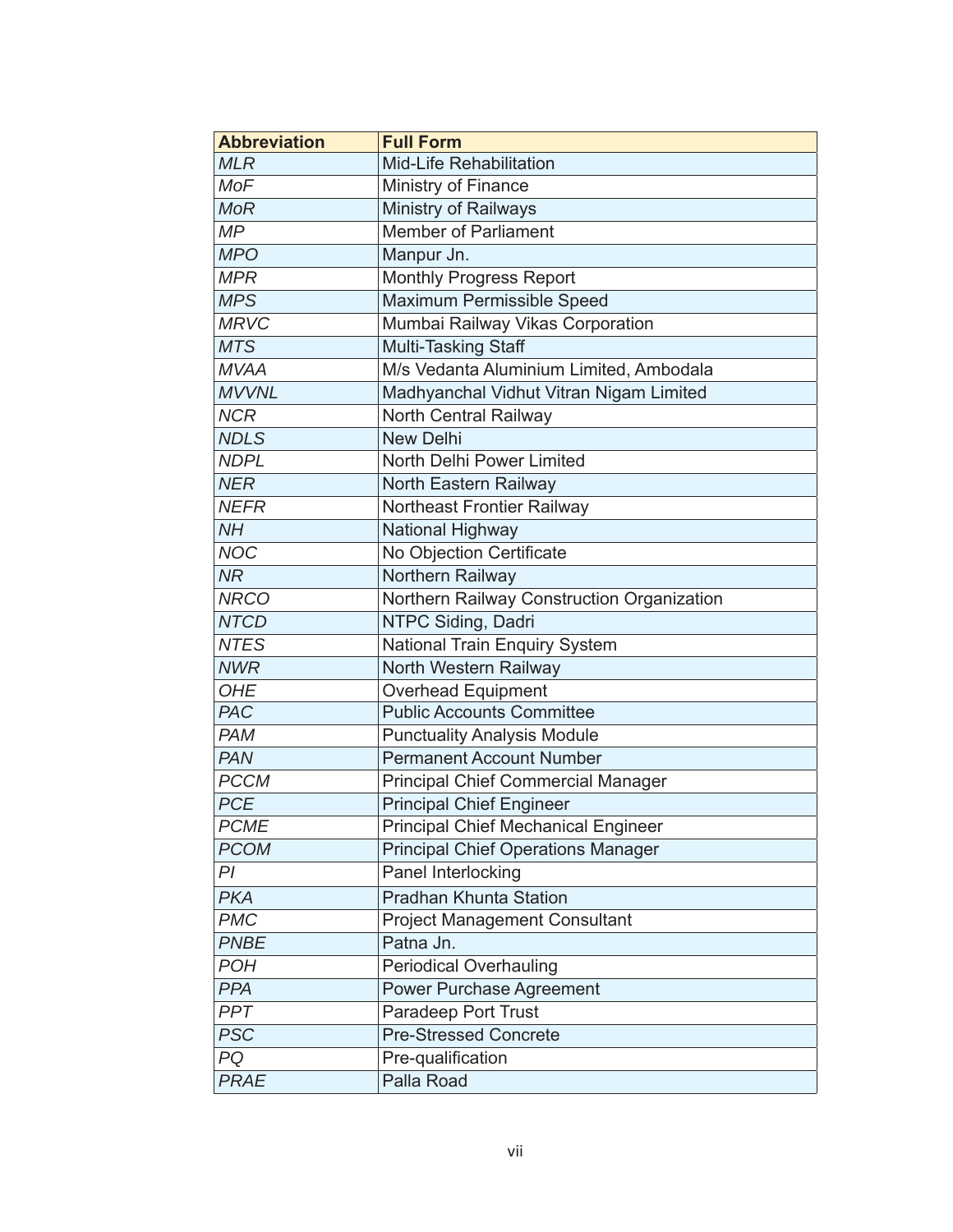| <b>Abbreviation</b> | <b>Full Form</b>                            |
|---------------------|---------------------------------------------|
| PRYJ                | Prayagraj                                   |
| <b>PSR</b>          | <b>Permanent Speed Restrictions</b>         |
| <b>PSU</b>          | <b>Public Sector Undertaking</b>            |
| <b>PVVNL</b>        | Poorvanchal Vidhyut Vitaran Nigam Limited   |
| <b>RAA</b>          | Railway Amendment Act                       |
| RB                  | <b>Railway Board</b>                        |
| <b>RCF</b>          | Rail Coach Factory                          |
| <b>RDSO</b>         | Research, Design and Standards Organization |
| RF                  | Radio Frequency                             |
| <b>RFP</b>          | <b>Request for Proposal</b>                 |
| <b>RITES</b>        | Rail India Technical and Economic Service   |
| <b>RKM</b>          | <b>Route Kilometre</b>                      |
| <b>ROB</b>          | Road Over Bridge                            |
| <b>ROH</b>          | <b>Routine Over Hauling</b>                 |
| <b>RSD</b>          | <b>Railway Stores Depot</b>                 |
| <b>RTIS</b>         | Real Time Train Information System          |
| <b>RTM</b>          | Ratlam                                      |
| <b>RUB</b>          | Road Under Bridge                           |
| <b>RVNL</b>         | Rail Vikas Nigam Limited                    |
| <b>RWF</b>          | <b>Rail Wheel Factory</b>                   |
| <b>RWP</b>          | <b>Rail Wheel Plant</b>                     |
| <b>S&amp;T</b>      | Signal and Telecommunication                |
| <b>SBC</b>          | Bangalore                                   |
| <b>SCR</b>          | South Central Railway                       |
| <b>SER</b>          | South Eastern Railway                       |
| <b>SECR</b>         | South East Central Railway                  |
| SF                  | Superfast                                   |
| <b>SIP</b>          | <b>Signalling and Interlocking Plans</b>    |
| <b>SLR</b>          | Second Class Luggage Cum Parcel Van         |
| <b>SMP</b>          | Shambhupura                                 |
| SOD                 | <b>Schedule of Dimensions</b>               |
| <b>SR</b>           | Southern Railway                            |
| Sr. DCM             | Senior Divisional Commercial Manager        |
| <b>SSP</b>          | <b>Single Super Phosphate</b>               |
| <b>STP</b>          | Signal and Telecom Package                  |
| <b>SWR</b>          | South Western Railway                       |
| <b>TA</b>           | <b>Traffic Allowance</b>                    |
| <b>TAC</b>          | <b>Track Access Charge</b>                  |
| <b>TC</b>           | <b>Tender Committee</b>                     |
| <b>TDL</b>          | <b>Tundla</b>                               |
| <b>TDS</b>          | <b>Tax Deducted at Source</b>               |